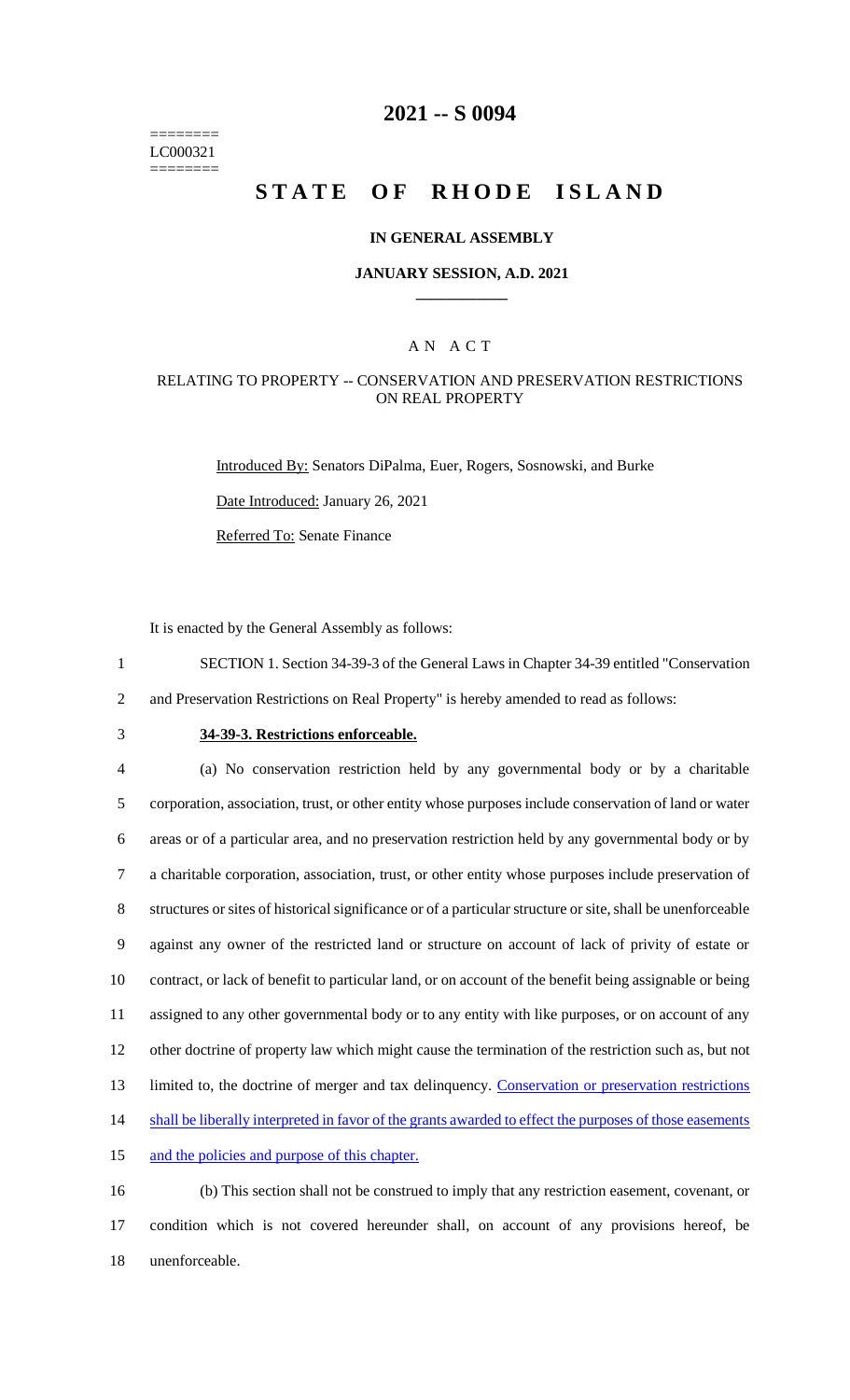- (c) The restrictions shall not be subject to the thirty year limitation on restrictive covenants
- provided in § 34-4-21.
- (d) The attorney general, pursuant to his or her inherent authority, may bring an action in the superior court to enforce the public interest in such restrictions.
- (e) The court in any judicial proceeding, or the decision maker in any arbitration or other alternative dispute resolution proceeding, in addition to any other relief ordered, may award the prevailing party, reasonable attorneys' fees and costs incurred in the action or proceeding.
- (f) A court action affecting a conservation restriction held by a private land trust, as defined in paragraph 42-17.1-2(28)(ii), may only be brought or intervened in by:
- (1) An owner of property interest in the real property burdened by the conservation restriction;
- (2) A holder of the conservation restriction;
- (3) A person having a third-party right of enforcement stated in the recorded conservation
- restriction; or
- (4) The attorney general as provided in subsection 34-39-3(d).
- SECTION 2. This act shall take effect upon passage.

======== LC000321 ========